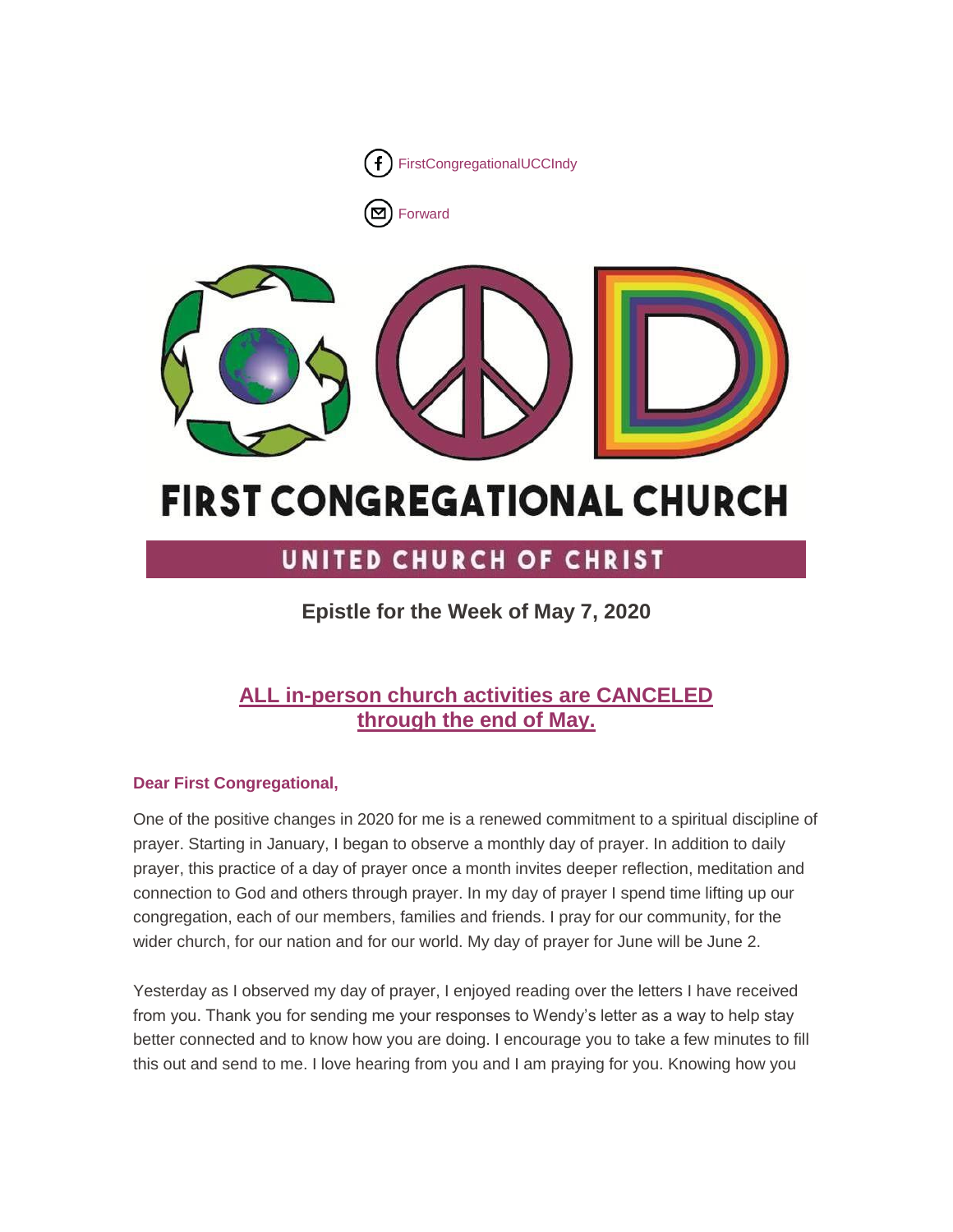are doing and how we can better support you is important. Now is the time to reach out and connect. Know that you are not alone. Know that you are loved.

I am grateful that through prayer we can stay connected, to God and to one another.

Blessings, Pastor Sarah

Join us for our weekly **"Soul-Care with Pastor Sarah"** a time for church members to check-in, reflect on Richard Rohr's weekly meditations, and to pray together. This will be at a **NEW TIME**, **Tuesdays from 5:00-6:00 p.m.** We will use zoom.

#### **Here is the**

**link:** [https://us02web.zoom.us/j/84830474505?pwd=Ny9oeE84a0lpcTUrWHU2dUhFVUZZQT0](https://us02web.zoom.us/j/84830474505?pwd=Ny9oeE84a0lpcTUrWHU2dUhFVUZZQT09) [9](https://us02web.zoom.us/j/84830474505?pwd=Ny9oeE84a0lpcTUrWHU2dUhFVUZZQT09)

**FC Emergency Fund -** The FC Emergency Fund seeks to support your housing, food, and medical needs if you find yourselves unemployed or underemployed. You can send a check to the church with "emergency fund" on the memo or make a donation on the church website. To request funds for you or your family, please contact me by email pastorsarah@fcindy.org or cell (386) 478-9012.

#### **Worship**

#### **Sunday Adult Worship, 9:30 a.m.**

*Class will meet via Zoom:* [https://us04web.zoom.us/j/9264494206?pwd=dmtWbWE5UXRBTk5pcHZlYlB0aEFVU](https://us04web.zoom.us/j/9264494206?pwd=dmtWbWE5UXRBTk5pcHZlYlB0aEFVUT09) [T09](https://us04web.zoom.us/j/9264494206?pwd=dmtWbWE5UXRBTk5pcHZlYlB0aEFVUT09)

**May 10 -** Bread for the World Letter Writing

#### **Bread for the World Sunday Worship Service on Facebook Live, 11:00 a.m.**

Pastor Sarah will preach on "The Recipe for Happiness" Scripture: Luke 9:10-17

#### **Zoom into Coffee Hour - Sundays after worship**

Please join us for coffee hour at 12:00 p.m. (or immediately after worship) **Zoom link:** [https://us04web.zoom.us/j/9264494206?pwd=dmtWbWE5UXRBTk5pcHZlYlB0aEFVUT0](https://us04web.zoom.us/j/9264494206?pwd=dmtWbWE5UXRBTk5pcHZlYlB0aEFVUT09) [9](https://us04web.zoom.us/j/9264494206?pwd=dmtWbWE5UXRBTk5pcHZlYlB0aEFVUT09)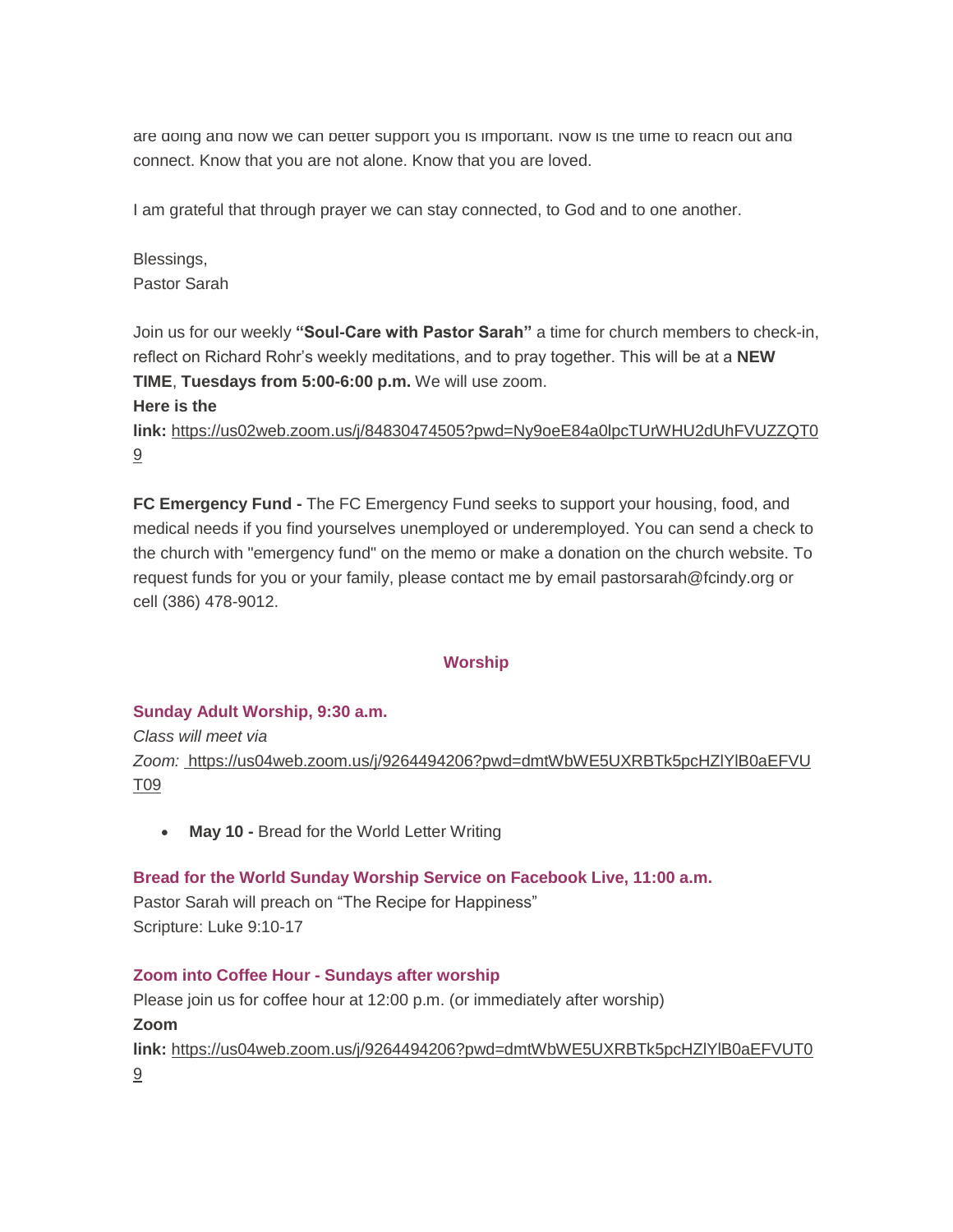**THIS SUNDAY, May 10, is Bread for the World Sunday:** Please plan to take part in our virtual Offering of Letters for Bread for the World. You can read about the issues in the May *Colony* and get the specific instructions in the special Epistle sent out on Wed. And remember to report your participation to the church office at [shannon@fcindy.org.](mailto:shannon@fcindy.org) We hope to have sent the bulk of the letters, emails, or calls by May 17. Thank you for participating.



#### **What's Happening at FC: Support While Physical Distancing**

#### **Staying Connected**

**FC Facebook page** (click **[here](https://www.facebook.com/FirstCongregationalUCCIndy/)**) "**First Congregational Indy Fellowship**" group on Facebook (click **[here](https://www.facebook.com/groups/521333455186422/)**).

#### **Pastoral Care**

We are all still here for you and will stay connected. You can contact Pastor Sarah for pastoral care needs at (386) 478-9012 or [pastorsarah@fcindy.org.](mailto:pastorsarah@fcindy.org)

#### **Additional Church Support Contacts**

Pastor Carol [\(casowle@gmail.com\)](mailto:casowle@gmail.com) Office Administrator, Shannon [\(shannon@fcindy.org\)](mailto:shannon@fcindy.org) Moderator, Alice Rutherford [\(alice@caloosaspirit.net\)](mailto:alice@caloosaspirit.net) Vice Moderator, Larry Eckel [\(lspeckel@comcast.net\)](mailto:lspeckel@comcast.net)

#### **Mental Health Helplines**

Anyone feeling anxiety from the pandemic should is encouraged to call the **Substance Abuse and Mental Health Services Administration's Disaster Distress Helpline at 800-985-5990**, or **text "TalkWithUs" to 66746**. Users will be connected with trained crisis counselors.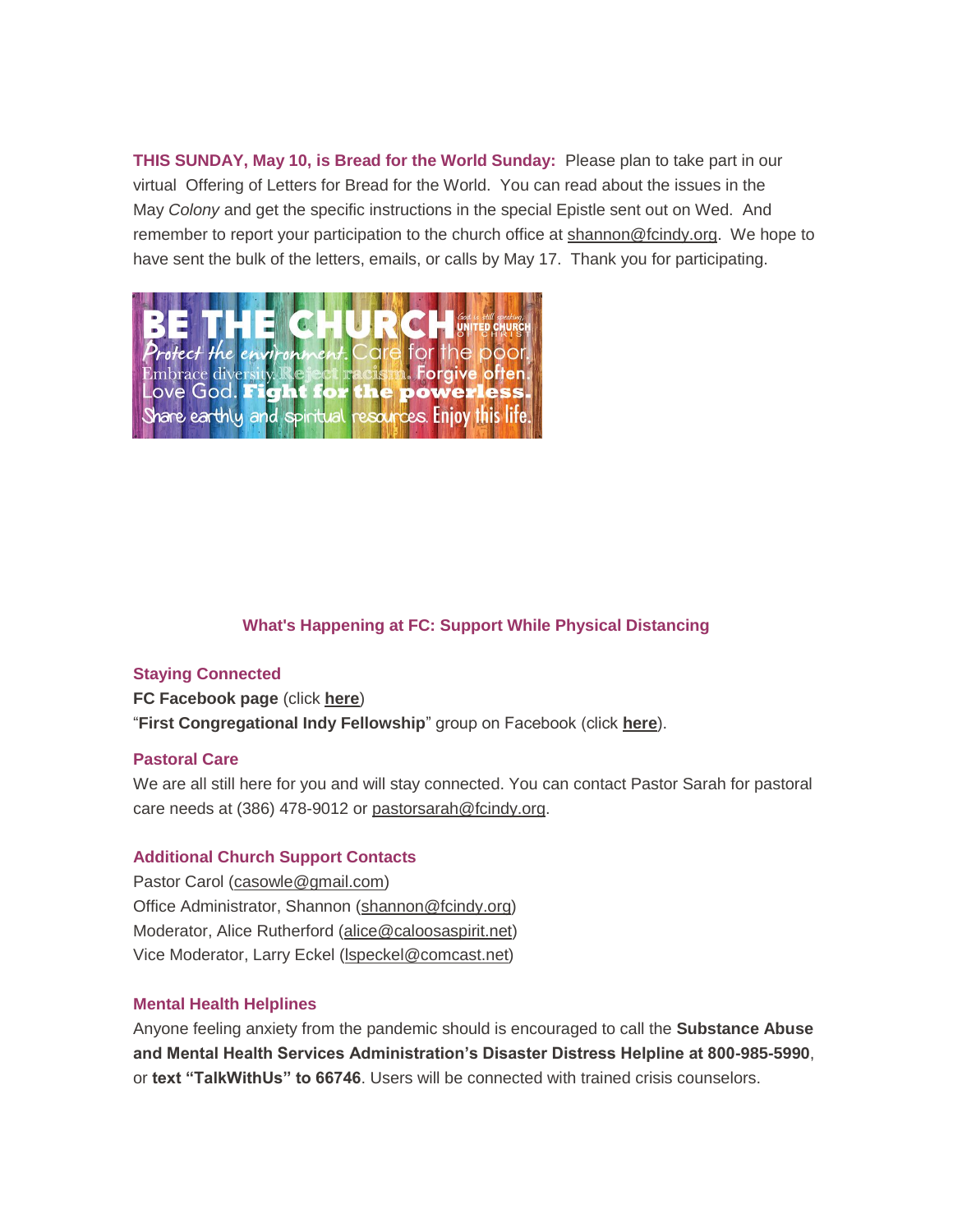#### **Tech Support: Help with Zoom/Facebook**

Remaining in community through these challenging times is more important than ever. And so it's a true blessing that we have the ability to see one another's faces and hear each other's voice through technology. Virtual contacts may be difficult for some, so if anyone needs assistance to join our online gatherings, we have dedicated and caring church members who are ready to help. Contact Taylor Franklin [\(tnl6694@gmail.com,](mailto:tnl6694@gmail.com) 630-640-6998) to set up a time for technical support. She or another member of her team can walk you through the steps to access Zoom and/or Facebook from a computer, tablet, or phone. We're all in this together, so let's be together in it!

Click this link for more ideas on how to boost your

WIFI: [https://s2.washingtonpost.com/28defab/5ea9a4d0fe1ff66289077de4/YWxpY2VAY2Fsb2](https://s2.washingtonpost.com/28defab/5ea9a4d0fe1ff66289077de4/YWxpY2VAY2Fsb29zYXNwaXJpdC5uZXQ%3D/22/68/27d3240feb55b9c1f9999917436f367f) [9zYXNwaXJpdC5uZXQ%3D/22/68/27d3240feb55b9c1f9999917436f367f](https://s2.washingtonpost.com/28defab/5ea9a4d0fe1ff66289077de4/YWxpY2VAY2Fsb29zYXNwaXJpdC5uZXQ%3D/22/68/27d3240feb55b9c1f9999917436f367f)

#### **Social Support Gatherings through Zoom**

- **Friday Fellowship: Friday, 5/8, 5:00 pm**
- **Coffee Hour: Sunday, 5/10, 12:00 pm (or immediately after worship)**
- **Spiritual Support Group: Thursday, 5/14, 5:00 pm**

#### **Zoom**

**Link:** [https://us04web.zoom.us/j/9264494206?pwd=dmtWbWE5UXRBTk5pcHZlYlB0aEFVUT0](https://us04web.zoom.us/j/9264494206?pwd=dmtWbWE5UXRBTk5pcHZlYlB0aEFVUT09) [9](https://us04web.zoom.us/j/9264494206?pwd=dmtWbWE5UXRBTk5pcHZlYlB0aEFVUT09)

Meeting ID: 926 449 4206

Password: 7171

If you click on the URL, you should not need to enter in the Meeting ID and Password.

To dial in by phone: +1 312 626 6799, Meeting ID 926 449 4206, Password 7171.

All Zoom gatherings are now monitored to 'admit' attendees, to help prevent "Zomb-bombing".

#### **GOOD NEWS from your WISE Mental Health Team: NEW Spiritual Support Group**

Beginning, **Thursday, May 14, 5:00 - 6:00 PM, on Zoom,** and every Thursday OUR SPIRITUAL SUPPORT GROUP FOR MENTAL HEALTH & WELLNESS hosts will be Pastor Sarah Lund and Patrick Larracey, co-chair of FC WISE Team. This group is open to all with mental illness and those living with mental illness loved one. It is open to you, neighbors, friends & acquaintances.

Zoom

Link: [https://us04web.zoom.us/j/9264494206?pwd=dmtWbWE5UXRBTk5pcHZlYlB0aEFVUT0](https://us04web.zoom.us/j/9264494206?pwd=dmtWbWE5UXRBTk5pcHZlYlB0aEFVUT09) [9](https://us04web.zoom.us/j/9264494206?pwd=dmtWbWE5UXRBTk5pcHZlYlB0aEFVUT09)

#### GUIDELINES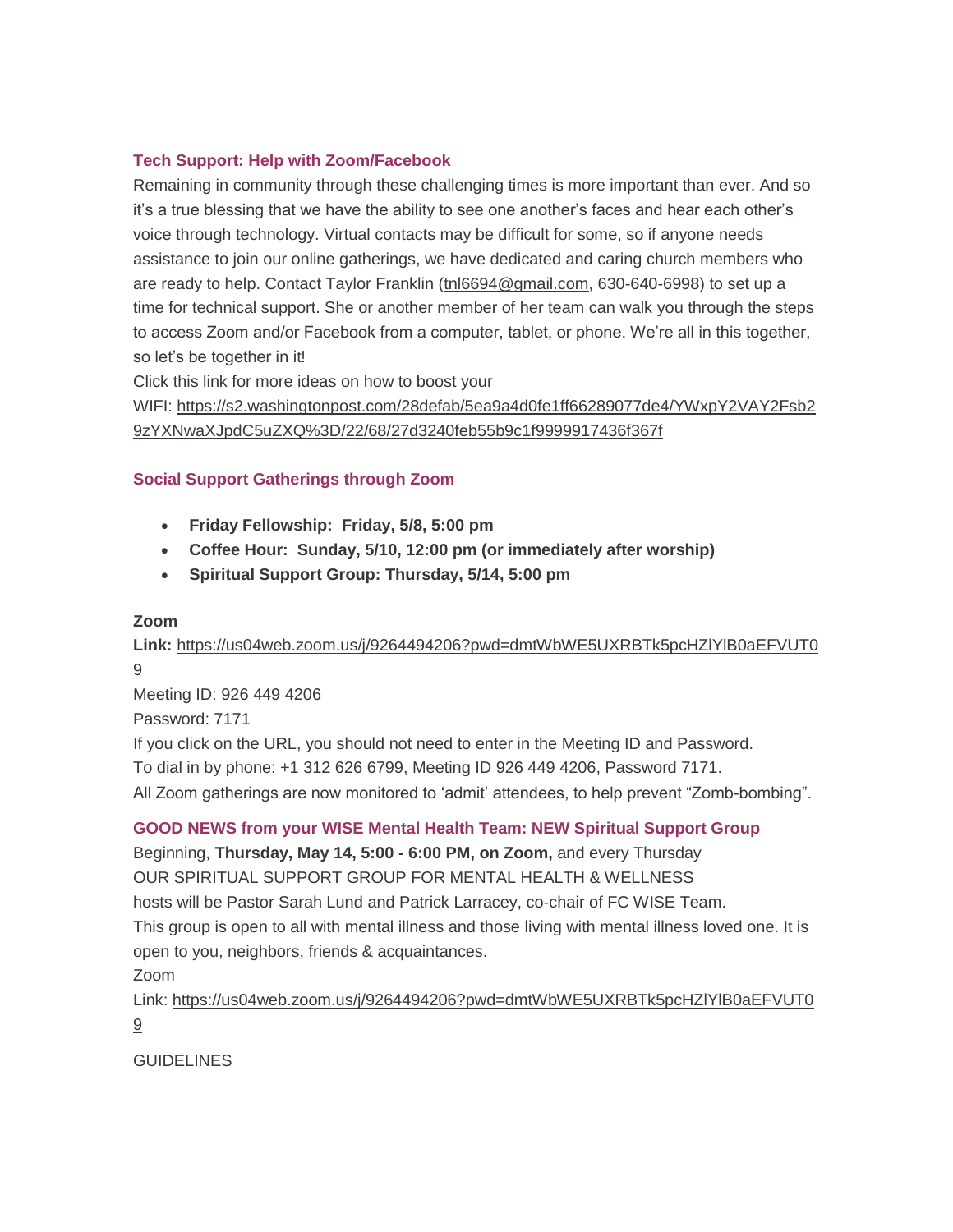1. We honor each others' presence and therefore we listen carefully to one another.

 2. We allow each person time and opportunity to express himself or herself before anyone speaks twice.

3. It is OK to stay silent. You can "pass" at any time.

 4. Share feelings as well as thoughts including personal insights about your spiritual experiences.

5. Our main purpose is not to resolve difficulties but rather to listen, support

and comfort each other. Any wisdom that emerges belongs to the group. 6. We use "I" statements when sharing our experiences, what we have learned,

and what has been helpful or not helpful in our own lives. We do not offer advice to others unless they ask.

7. We are open to the expressions of how one's faith or spirituality has been a

help and/or a hindrance. This group welcomes all faith traditions or none, and welcomes everyone's understanding/experience of spirituality.

 8. We agree that everyone has something of value to share with the group, if they so choose, so that no one monopolizes the time.

 9. Confidentiality is maintained in the group. We cannot share whatever a person says here anywhere else.

 10. We seek to provide a safe environment in which a person can share without iudgment.

11. We keep our comments in the here and now.

12. If a person needs to leave the meeting at anytime, they are free to do so.

13. We begin and end on time.

#### **Cherished Just Peace Resources**

Do you have a favorite Bible verse concerning peace? And a favorite quotation, book, film, and website focused on peace? Please send your favorites to me at [sjrae@iu.edu,](mailto:sjrae@iu.edu) as i am FC's Peace Team member who is supplying "Just Peace Posts" for FC's May, 2020 Epistles. Now that many of us have more time to read books and view films at home, it seems a good time to share with each other resources meaningful to us. Here are some of my favorites:

 Scripture: "Blessed are those who work for peace: They will be called children of God" (Matthew 5:9 *The Inclusive Bible).*

 Quotation: "Peace is rarely denied to the peaceful," (2010), from *Amish Proverbs: Words of Wisdom from the Simple Life*, by Suzanne Woods Fisher.

Book: *Non-Violence in Peace and War,* (1949), by Mohandas K. Gandhi.

 Film: *All Quiet on the Western Front*. (versions produced in 1930 and 1979). Though the film is about World War I, i think it outstandingly advocates peace, while vividly and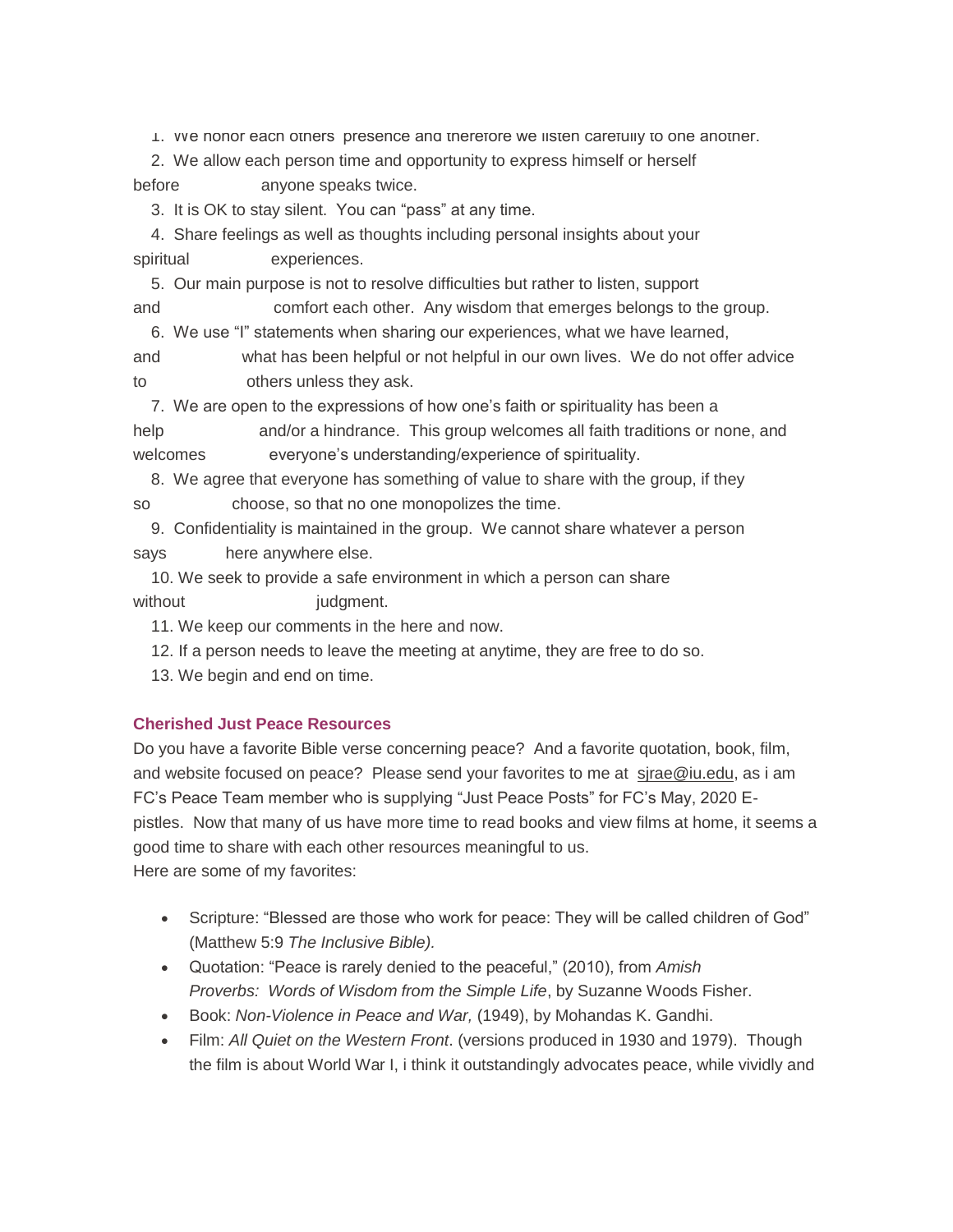powerfully showing the horrors of war.

Website: Indianapolis's Peace Learning Center, <https://peacelearningcenter.org/>

Looking forward to hearing about your favorite Bible verses, quotations, books, films, websites, and other resources focused on peace. - susanna-judith

#### **Care & Connect**

Our church is known for its warm welcome and care; let's show this quality by reaching out to others in our church family while we are not able to be together in person! Can you contact 3- 5 people each week, by phone, text, e-mail, or a card in the mail? Think of the people that you say 'hi' to at church on a "normal" Sunday, and continue that tradition while we are apart. Reach out to different people each week so we broaden our circle. If needed, a recently updated 'address directory' is located in the "Minutes" section of our website (password protected), or let me know if you need a copy. Let's "Be the Church" within our church family during this time of isolation.

- Wendy Baldwin, Care & Connection Chair

#### **Need Toilet Paper & Disinfectant?**

Even though stores are trying hard to re-stock supplies, it is still difficult to find these items. First Congregational is expecting a shipment in early April from its supplier. We will have 2-ply toilet paper, spray disinfectant, paper towels, and gloves (our supplier is also out of stock of hand sanitizer and wipes). Please contact Wendy Baldwin to arrange delivery. Donations to cover the cost of the supplies will be gratefully accepted.



**Continue Your Support of First Congregational UCC** Please continue supporting the mission and ministries of your local church at <http://www.fcindy.org/online-giving/>

#### **May Mission of the Month: UCC Mental Health Network**

The UCC Mental Health Network works to reduce stigma and promote the inclusion of people with mental illness/brain disorders and their families in the life, leadership and work of the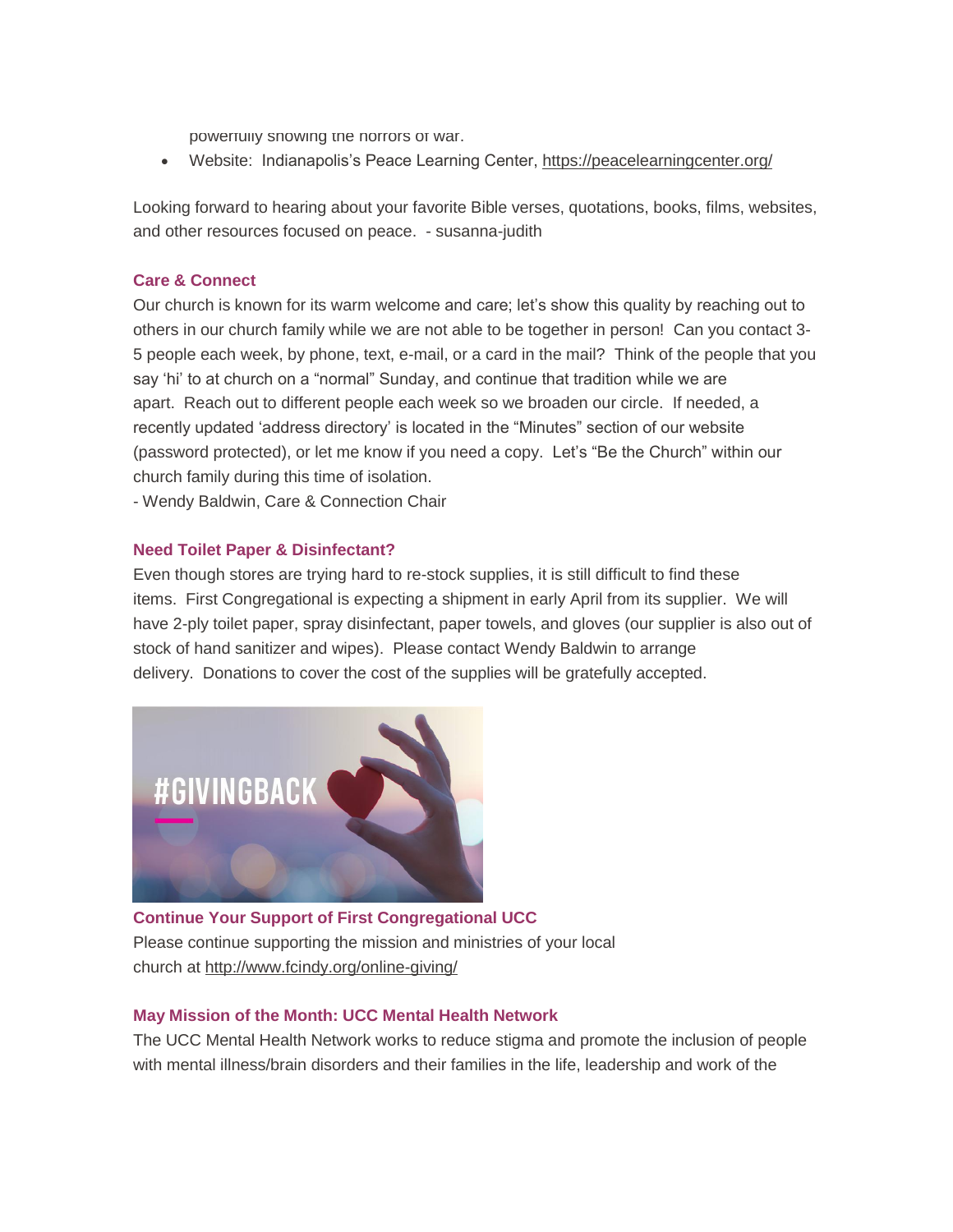congregation. Send a check to the church with MOM: UCC MHN in the memo line, or donate online at: [www.mhn-ucc.org](http://www.mhn-ucc.org/)

#### **Support Your Local IN-KY Conference Through Our Church's Wider Mission (OCWM)**

The staff of the IKC continue to work tirelessly to support local churches as we all discern best practices and how to get through this time together. Please remember to support the work they do and the many ministries they support through your **OCWM Giving** at: <https://ikcucc.org/connect/donate/>

#### **Eviction Ministry Donations**

The Eviction Ministry is a new ministry of the SouthEast Association of the Indiana-Kentucky Conference of the UCC. The purpose of this ministry is to offer assistance to those who do not qualify for other state or local assistance programs and without such assistance would be evicted from their homes. Please consider making a donation. **Checks can be made out to: Southeast Association of the IKC UCC.** Please include in the **memo line: "Eviction Ministry."**

Donations can be mailed to the treasurer at: SE Association Eviction Ministry Attn: Margie Potter 726 Coach Rd. Indianapolis, IN 46227

Thank you for your generosity! - Shannon Abbott, Eviction Ministry Team

#### **Feeding Families**

Gleaner's and Second Helpings are two of the food banks currently offering food to children who usually get their meals from school. Donate to **Gleaner's** by clicking on the link [here.](https://secure2.convio.net/gfbin/site/Donation2;jsessionid=00000000.app20103b?idb=1780702133&1400.donation=form1&df_id=1400&mfc_pref=T&NONCE_TOKEN=3DB920EF697D2AE560C6EA7CBDF90EF8&idb=0)

Donate to **Second Helpings** by clicking on the link [here.](https://www.secondhelpings.org/donate/)

#### **THIS WEEK AT FIRST CONGREGATIONAL**

**Sunday morning worship 11AM via Facebook Live at** <https://www.facebook.com/FirstCongregationalUCCIndy/>

**All in-person events have been canceled through the end of May.**